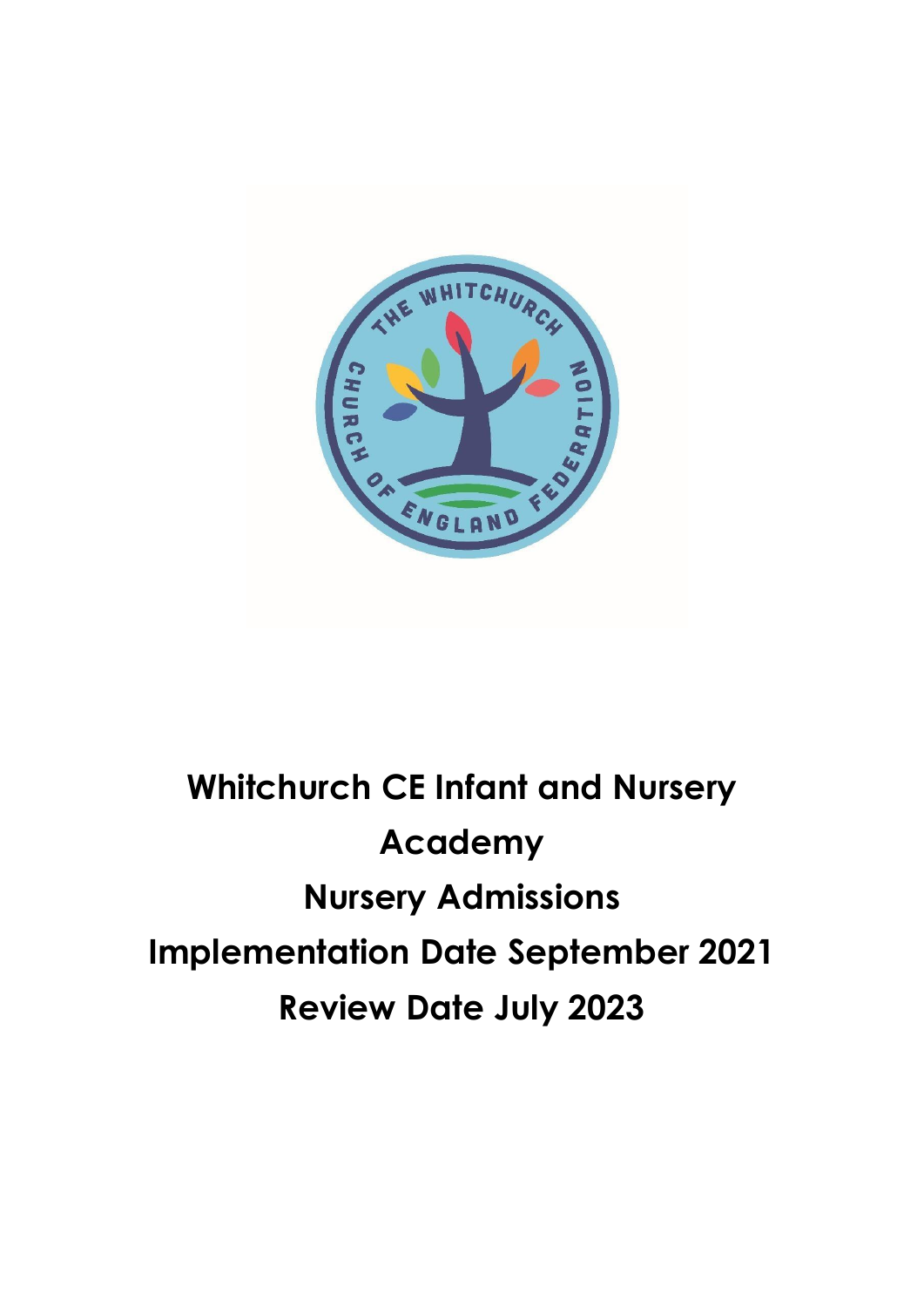Whitchurch CE Infant & Nursery Academy welcomes children from all backgrounds, faiths, and those of no faith. The Governors of the Academy are committed to developing an inclusive school that reflects the diversity of the local community.

As well as being an inclusive academy, as a Church of England school we have a distinctive ethos and character that reflects the teaching of the Bible and Christian values. All parents applying for a place at our Church of England Academy are asked to respect this ethos and its importance to the school community. It is hoped that all children who attend our Church of England Academy will be able to participate (as appropriate) in the religious life of the school (including collective worship and religious education). This does not affect the right of parents who are not Christian to apply for a place. Indeed, through our commitment to inclusivity, families from other faiths and no faith are warmly welcomed.

Applications to Nursery should be made via the Academy office. The Academy will keep a list of applications and will contact parents/ carers, during the term before a child is due to start in nursery, to offer a place, if availability allows.

Parents must accept or decline their place by the cut-off date indicated on the offer letter, to ensure that a place is reserved for their child.

Children may be admitted to nursery at the start of the term following their third birthday (see below for eligibility).

## **Admissions Criteria:**

Children who have an Education Health and Care Plan, which names the school which the child should attend because their needs can be met best by that particular school, will be offered places before other children. The admission of pupils with a statement of Special Educational Needs/Education Health Care Plan (EHCP) are dealt with by a separate procedure. These children will be admitted to the Academy if our school is named on the statement/EHCP. This is a statutory entitlement under S.324 of the Education Act 1996.

After which places are allocated according to an agreed set of criteria in strict order of priority as shown below.

#### 1. Looked After Children

'Looked after children' or children who were previously 'looked after' but immediately after being looked after became subject to an adoption, child arrangements, or special guardianship order including those who appear to the admission authority Whitchurch CE Infant & Nursery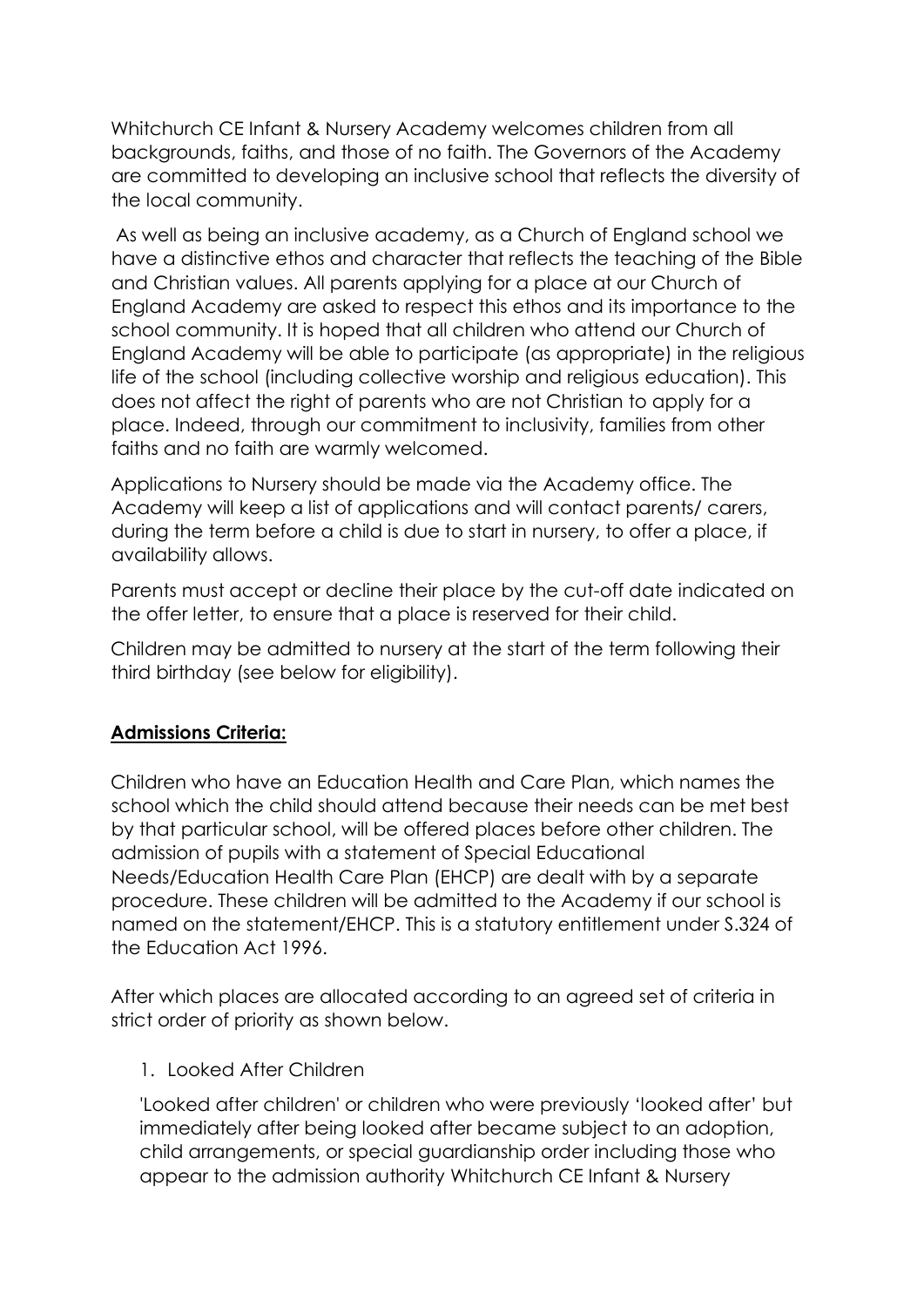Academy to have been in state care outside of England and ceased to be in state care as a result of being adopted.

- 2. Very exceptionally, priority may be given to a child who has a particular health reason requiring them to attend a specific school. This will only be allowed if parents/carers can provide written evidence from a medical professional that in the view of the admission authority confirms that attending that particular school is essential to the medical well-being of the child. The Trust reserves the right to contact medical professionals to ascertain the relevance of the medical condition.
- 3. Children living inside the designated catchment area will have next priority of admission. If there are not enough places for all the children in the catchment area, then the following criteria for admission will apply in order:

3a. Priority will be given to children living within the catchment area who will have an older sibling at either the Infant or Junior Academy within the Whitchurch C E Federation on the day they are due to start nursery.

3b. After that, priority will be given to other children who live within the catchment area.

4. If there are spaces still available after the above criteria have been applied, children living outside the designated catchment area will be offered places according to the following criteria:

4a. Children who will have an older sibling at either the Infant or Junior Academy on the day they are due to start nursery.

4b. All other children.

Each category will be rank ordered according to the distance from home to school as a straight line measurement.

#### **Notes:**

*A looked after child is a child who is (a) in the care of a local authority, or (b) being provided with accommodation by a local authority in the exercise of their social services functions (see the definition in Section 22(1) of the Children Act 1989).*

*An adoption order is an order under the Adoption Act 1976 (see Section 12 adoption orders) and children who were adopted under the Adoption and Children Act 2002 (see Section 46 adoption orders).*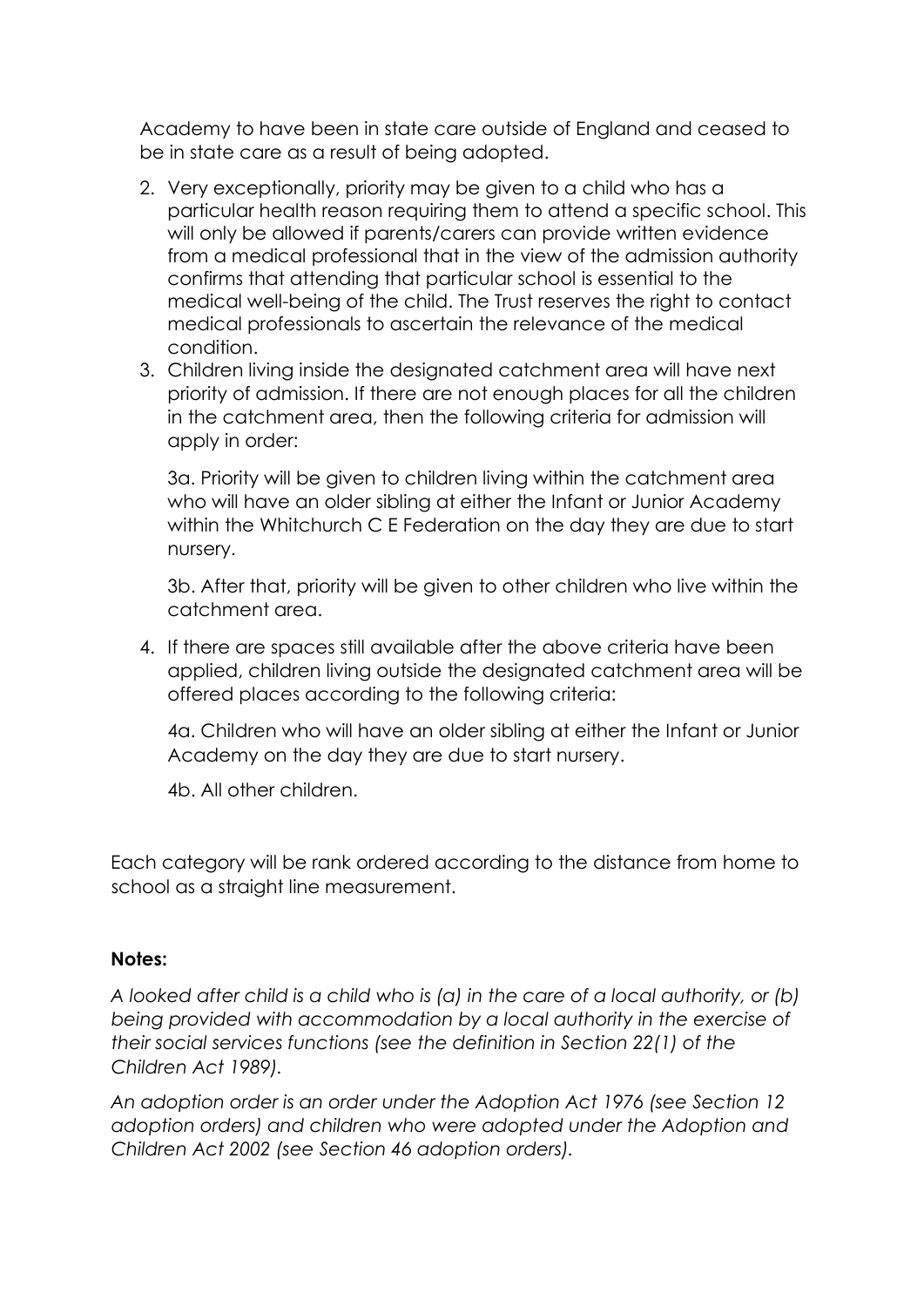*A 'child arrangements order' is an order settling the arrangements to be made as to the person with whom the child is to live under Section 8 of the Children Act 1989 as amended by Section 14 of the Children and Families Act 2014.* 

*Section 14A of the Children Act 1989 defines a 'special guardianship order' as an order appointing one or more individuals to be a child's special guardian (or special guardians)*

*A sibling connection is defined as a brother or sister, step-brother or stepsister, half-brother or half-sister, living at the same address as part of the same family unit and of compulsory school age (i.e. 5 – 16 years). Fostered and adopted siblings are also included. Older siblings must be attending the Infant or Junior Academy on the date the younger sibling is due to start there. However, cousins or other relatives who take up residence in a home in order to establish an 'in catchment area' address will not be given priority under the sibling criterion.* 

*If a child lives with parents with shared responsibilities, each for part of the week, the 'home address' will be the one at which the child is resident for the greatest part of the school week. Where this is equally shared, the home address will be the one used when applying for child benefit.* 

*For admissions purposes all distances are measured as a straight line distance on a computerised mapping system between the home address and the nearest entrance gate of the relevant school by pinpointing their eastings and northings. The shortest distance being given highest priority. Where two addresses are within the same block of flats, the lowest number of flat nearest the ground floor will be deemed to be the nearest in distance.* 

*In the event that two applications are exactly the same after all other criteria have been taken into account a tie breaker will be used. This will be by random allocation and overseen by an independent party not connected with the admissions process.* 

#### **Waiting List**

The academy will maintain a waiting list for unsuccessful applicants until the end of each academic year. Applications for inclusion on this Waiting List must be made directly to the Academy. If any vacancies arise, places will be offered to applicants included on the waiting list in strict accordance with normal published oversubscription criteria. If a place can be offered the applicant will be expected to take up the place within 6 school weeks or by the start of the next half term, whichever is the earliest date. If an offer of a place is refused, the name will be removed from the waiting list.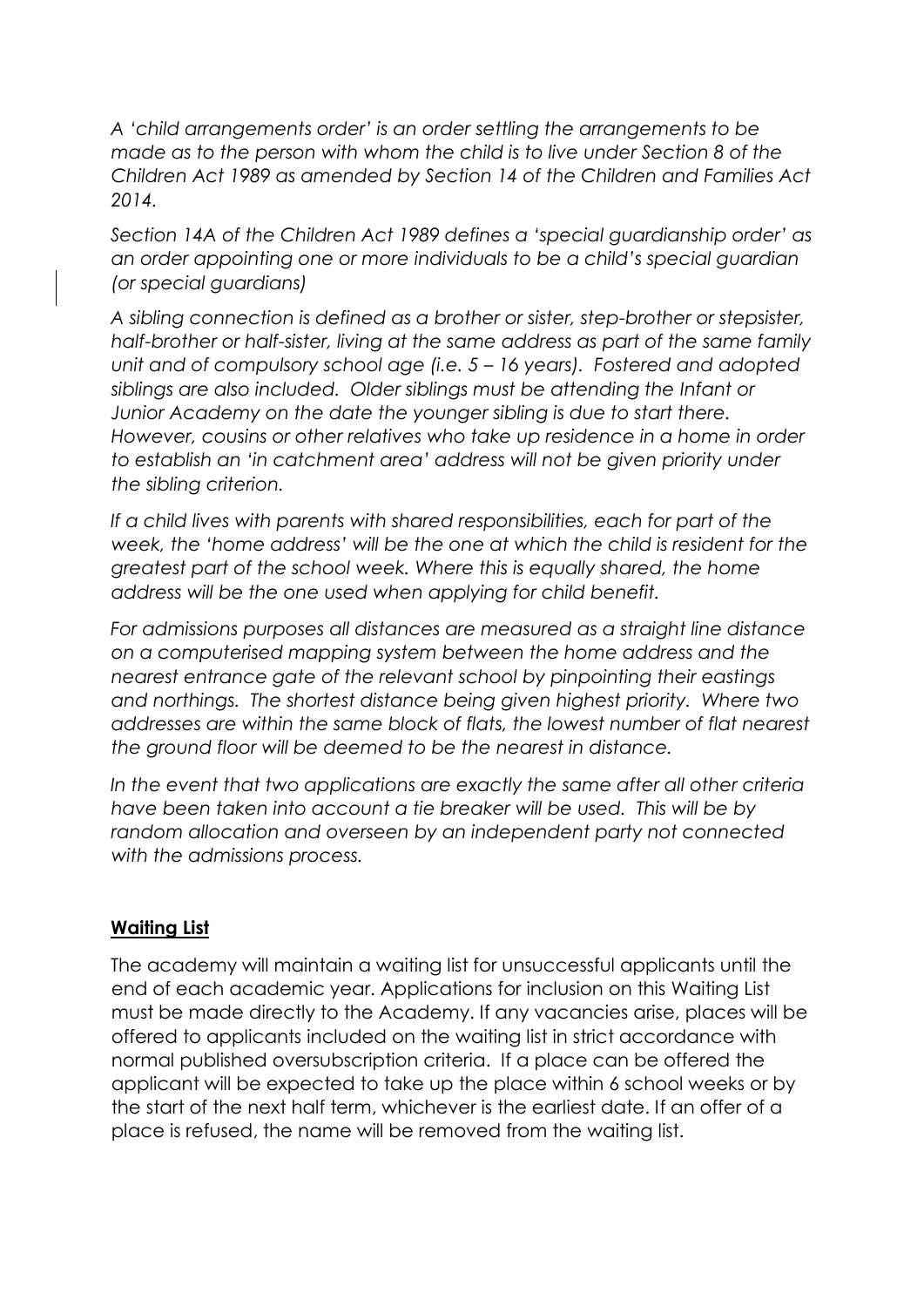**Please note that it is not permissible for the academy to guarantee a place in the Reception class as a result of a child attending the academy nursery. An application must be made for all children who wish to join the academy Reception class through the home local authority (Shropshire council for Shropshire residents) in accordance with the published timescales.** 

#### **Attendance and entitlement**

**15 hours per week for 38 weeks over 2 ½ days (Monday, Tuesday, Wednesday morning or Wednesday afternoon, Thursday, Friday) for eligible 3 and 4 year olds, from the start of the term following their third birthday.** The academy will apply for funding, however it is parent/carer responsibility to ensure that a termly funding form is returned to school, signed and dated. We cannot guarantee a continued place in nursery without this form.

You are entitled to the free place from the term following your child's third birthday:

| Child's birthday falls | When your child can start in                                        |
|------------------------|---------------------------------------------------------------------|
| between                | nursery                                                             |
| 1 January and 31 March | From the start of the summer<br>term following their third birthday |
| 1 April and 31 August  | From the start of the autumn<br>term following their third birthday |
| 1 September and 31     | From the start of the spring term                                   |
| December               | following their third birthday                                      |

Or

**30 hours per week for 38 weeks to spread over 5 days for eligible 3 and 4 year olds.** Places are limited to a **maximum of 39 children** in total and will be offered on a first come first served basis, subject to the criteria above. However, the setting reserves the right to reduce the number of places in line with the setting's capacity to maintain ratios. Places will be confirmed only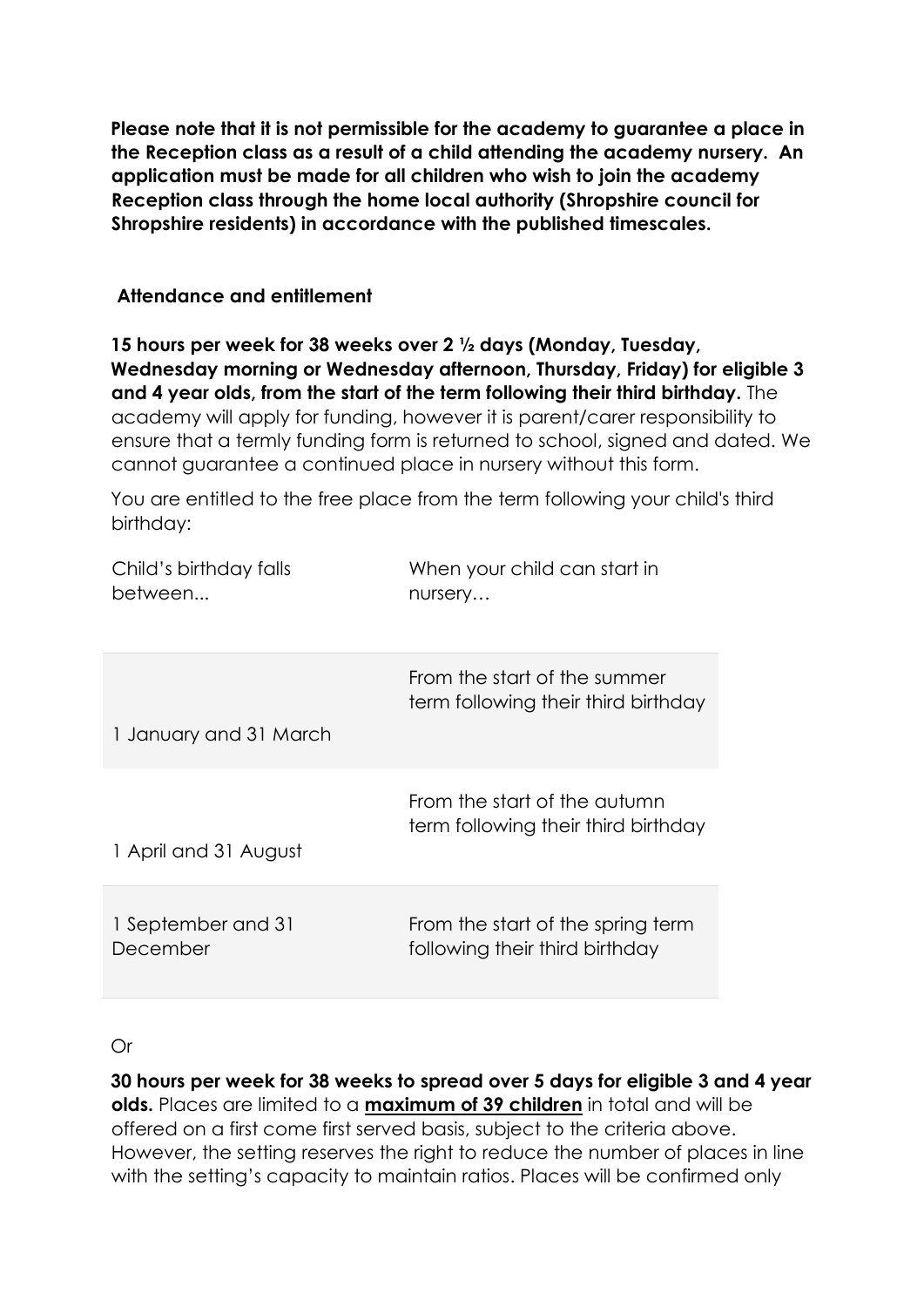after parents provide a valid eligibility code before the start of the term that their child is due to start in nursery. It is the parent's responsibility to ensure that a termly eligibility check is carried out and the eligibility code is returned to school. School cannot offer a continued '30 hours' place without this. If employment circumstances change during term time, children will continue their extended entitlement for the grace period set out by Shropshire council. After this, entitlement will change to 15 hours.

# **Extended entitlement (30 hour) eligibility:**

To be eligible, both parents must be working (or the sole parent is working in a lone parent family). Each parent/or lone parent needs to be earning on average:

- A weekly minimum equivalent to 16 hours at national minimum wage (NMW) or national living wage (NLW)
- Less than £100,000 per year

From September 2017, a child is entitled to the 30 hours' additional free childcare from the term after their third birthday, or from the term after their family becomes eligible. Parents need to check to see if they're eligible the term before the funding starts for the additional hours.

| Child's birthday falls<br>between | When you can claim                                                  |
|-----------------------------------|---------------------------------------------------------------------|
|                                   |                                                                     |
|                                   | From the start of the summer<br>term following their third birthday |
| 1 January and 31 March            |                                                                     |
|                                   | From the start of the autumn<br>term following their third birthday |
| 1 April and 31 August             |                                                                     |
| 1 September and 31<br>December    | From the start of the spring term<br>following their third birthday |